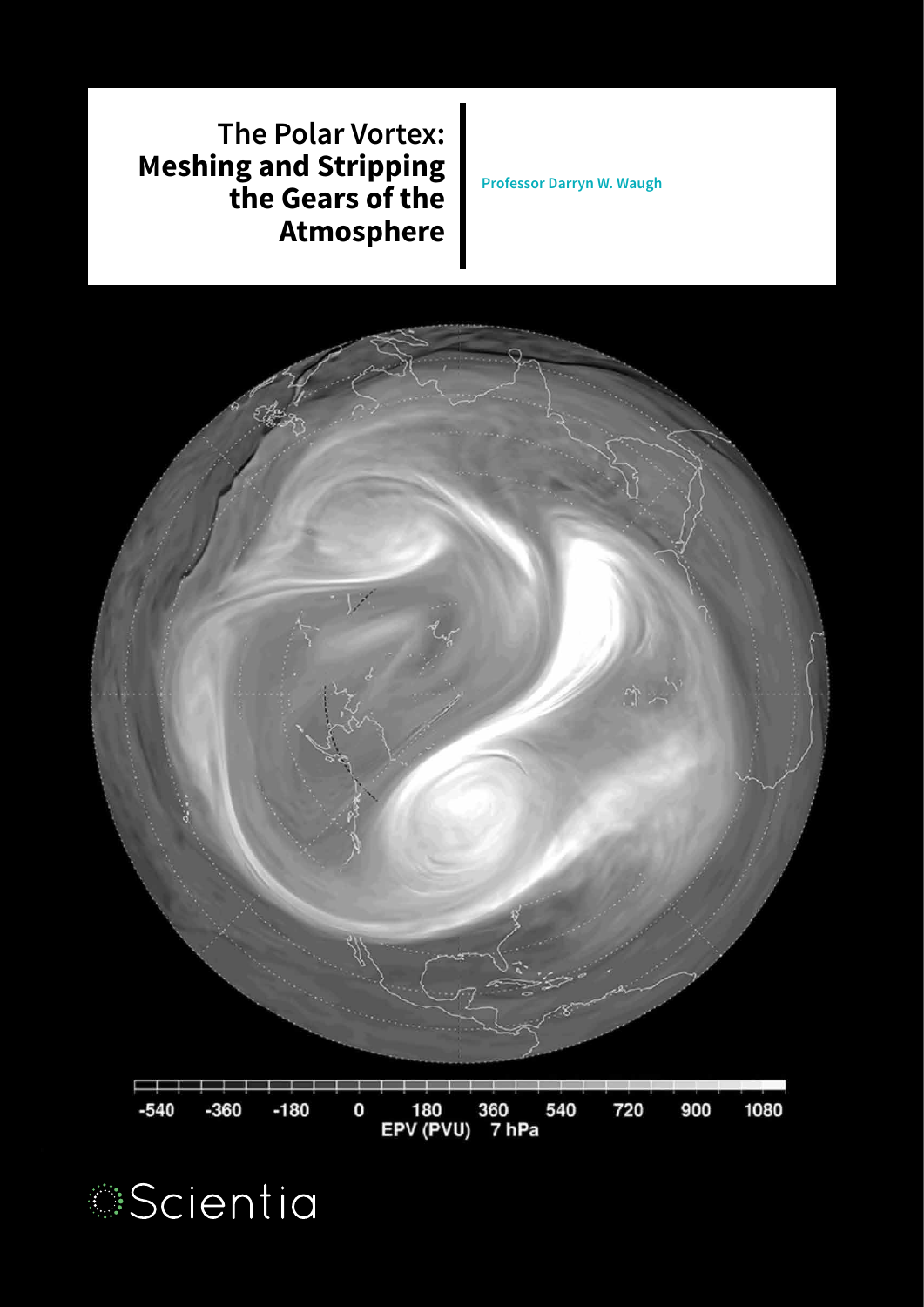# **THE POLAR VORTEX: MESHING AND STRIPPING THE GEARS OF THE ATMOSPHERE**

Earth's atmosphere is composed of multiple interlocked rotating parcels of air. At the poles, rotating vortices form an important part of this system. Climate scientist **Professor Darryn Waugh** of Johns Hopkins University investigates how polar vortices interact with the rest of the atmosphere, and the ways in which they can impact our weather.

## **Understanding Polar Vortices**

Until recently, most people had never heard of polar vortices. It was only during the extremely cold winter of 2014 that the term became popular in the United States media. Now when you hear it mentioned in the news, the *polar vortex* is often shorthand for 'bad winter weather', which is quite misleading. One researcher seeking to better understand polar vortices and to reduce misconceptions surrounding them is Professor Darryn Waugh, of Johns Hopkins University in Maryland.

The term polar vortex is commonly used to describe the circumpolar vortices that cause severe or unusual weather at high latitudes. However, circumpolar vortices can have many diferent characteristics and influences on the weather. Also, far from being unusual or rare, they are actually a fairly common feature of the Earth's atmosphere, and occur on other planets. When extreme cold events occur, this is not because of the existence of a polar vortex (which was always there) but rather because the edge of the vortex has shifted or a piece has been stripped off and moved south.

Polar vortices occur in two layers of the atmosphere: the troposphere (the lowest layer, up to 5 miles high at the poles) and the stratosphere (up to 30 miles high). In both cases, they refer to the flow of air from west to east, circling the pole. These two types of polar vortex occur separately from one another, and occupy diferent latitudes as well as height ranges.

The stratospheric polar vortex is a seasonal

feature of the polar atmosphere, forming in late autumn and disappearing in spring. However, the tropospheric polar vortex exists all year round, and occurs at lower latitudes in addition to being lower in the Earth's atmosphere.

So what causes them, and what keeps them going once they have started? Polar vortices form when a strong temperature gradient forms between low and high latitudes. This happens particularly in winter when the pole gets much less sunlight than areas closer to the equator. The temperature gradient and the Coriolis Force, caused by the Earth's rotation, produces the prevailing 'westerlies' in the mid-latitudes, which are stronger in winter because of the stronger temperature gradients. At the North Pole, greater variability in land and sea surface temperatures and elevations result in more waves propagating into the stratosphere, and a weaker and less stable stratospheric polar vortex than at the South Pole.

# **Vortex Stripping**

In characterising polar vortices, the concept of 'vorticity' is important. This is a measure of the rate of rotation of air parcels. Another important term is stratification, which occurs when layers of stable air form, mixing less than in unstratified air. Both of these terms are used in the determination of Potential Vorticity – a similar concept to angular momentum which can be used to describe how a polar vortex behaves. A polar vortex is usually defined as a region of high Potential Vorticity (PV), where the air is rotating as a parcel and is relatively highly stratified.





*CREDIT: NASA-GMAO*



Professor Waugh and his colleagues examined the 'surf zone' at the edge of stratospheric polar vortices, where a steep gradient exists in the PV and acts as a barrier to mixing. Using a simulation that considers the atmosphere to be a shallow layer of fluid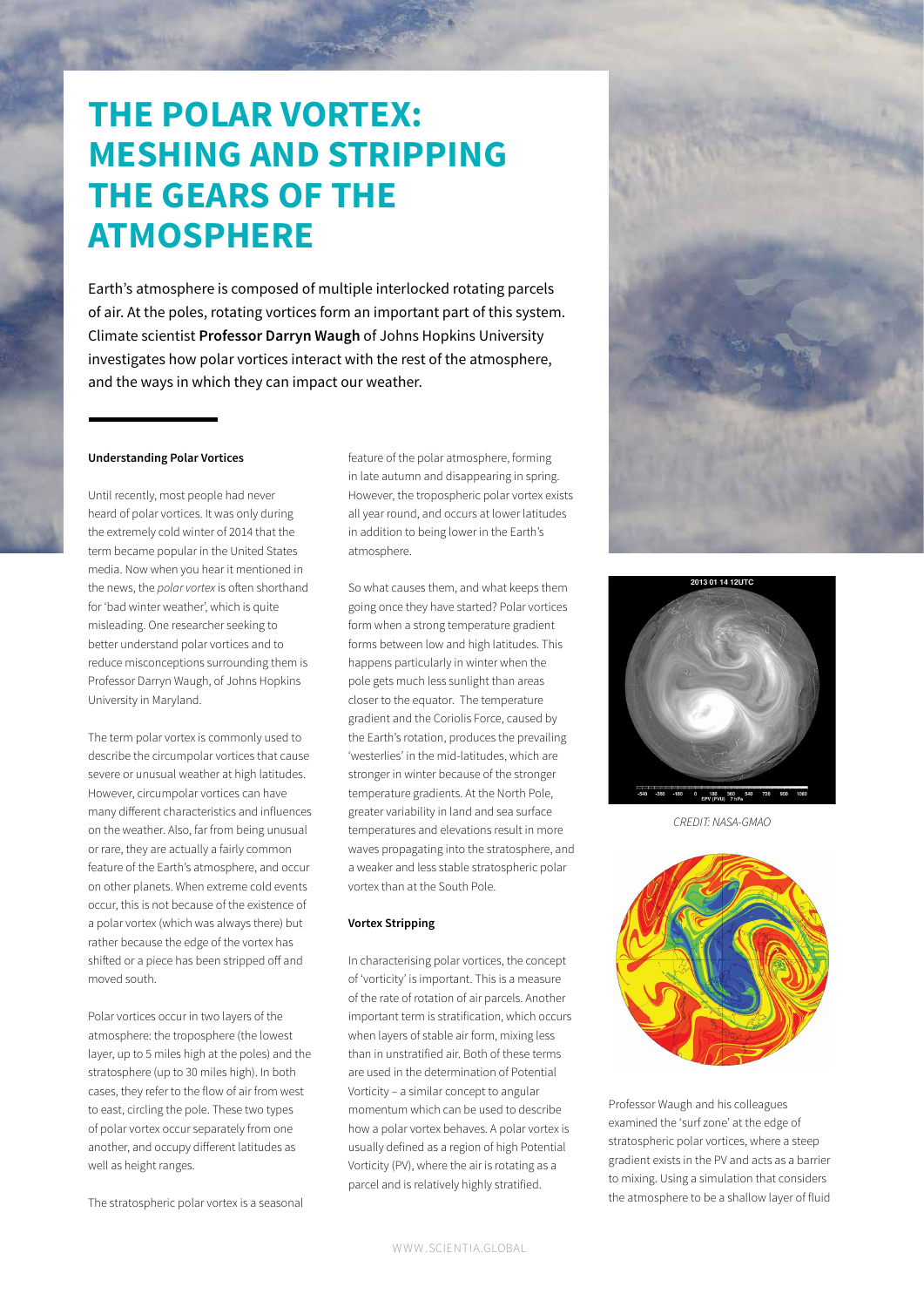#### *CREDIT: NASA OZONEWATCH*



on the surface of a sphere, they were able to describe the dynamics of this system. This enabled them to investigate the efects of surface elevation (mountain chains and highaltitude zones such as Tibet), solar radiation and the Earth's rotation on polar vortices.

In particular, Professor Waugh's simulations allowed him to examine the characteristics of Rossby waves – north-south meanders in the polar vortex caused by variations in topography, oceanic heating and other factors. When these Rossby waves 'break', they can result in vortex stripping, where a long filament of air separates from the main body of the vortex, moves south and mixes with the warmer air.

The team showed a strong agreement between their observations and simulations of vortex stripping, and published their findings in the *Journal of Geophysical Research* in 1994. In this work, the simulations were matched with NASA highaltitude observation flights, where stripped vortex filaments were found. These filaments were detected using equipment that measured temperature variations and the concentrations of multiple chemical 'tracers' occurring naturally in the atmosphere. These tracer compounds are present in diferent concentrations inside and outside polar vortex air, and provide a signature of vortex filaments.

# **Polar Vortices and the Climate**

The stratospheric polar vortex exerts an important influence on the Earth's climate. One of the most obvious efects is ozone depletion. This is caused by chemical destruction by chlorine and

bromine from CFCs and other manmade compounds. Polar ozone depletion is linked to chemical reactions taking place within polar stratospheric clouds, which occur in the stratosphere when the temperature drops below a threshold value. This efect is particularly strong in the southern hemisphere, where the polar vortex is colder and more stable than northern counterpart. The lower temperatures lead to more chemical destruction while a stable polar vortex means that ozone-depleted air is not dispersed into middle latitudes. 'The formation of the ozone hole leads to an even colder, stronger polar vortex,' Professor Waugh explains. This happens because ozone absorbs ultraviolet radiation and warms the stratosphere, so less ozone means lower temperatures, strengthening the vortex and further driving the creation of polar stratospheric clouds.

As modelling of climate change predicts warming in the lower atmosphere but cooling in the stratosphere, there is a further risk of more polar stratospheric clouds forming and a resulting increase in ozone depletion – just as our reduced use of ozonedepleting chemicals seems to be recovering stratospheric ozone levels.

In work published in 2011 in the *Journal of Climate*, Professor Waugh and his colleagues demonstrated that the Antarctic ozone hole has a much stronger influence on tropospheric (lower-atmosphere) circulation in the southern hemisphere than greenhouse gases. This highlights a strong link between the southern polar vortex and weather patterns throughout the southern hemisphere.

In the north, one of the most noticeable

features of the Arctic weather is the sudden warming or cooling that can take place. These sudden changes in temperature are strongly related to the Arctic polar vortex structure. Recent work by the team has identified links between upper-atmosphere polar vortices and lower-atmosphere activity such as this sudden warming and cooling, and also to atmospheric activity further from the poles.

These links have a range of time scales, from weeks to years, and the processes behind them are still relatively unknown. Professor Waugh is continuing to work on a number of problems relating to stratospheretroposphere coupling, including the efects of polar vortices on surface weather and ocean circulation. His team is also continuing to make progress on understanding the behaviour and movement of polar vortices, and the complex relationships that exist between vortices and stratospheric ozone.

This research into large-scale atmospheric dynamics provides an important connection between greenhouse gas warming of the Earth's atmosphere and the efects of this warming on the weather at a specific place and time. While climate scientists are always cautious in stating that climate change is the cause behind any one extreme weather event, research like Professor Waugh's is giving us a clearer idea of what weather events are driven by human-induced climate change.

# **Martian Polar Vortices: Undeniable Diferences, Significant Similarities**

Polar vortices also form in other planetary atmospheres, through similar processes as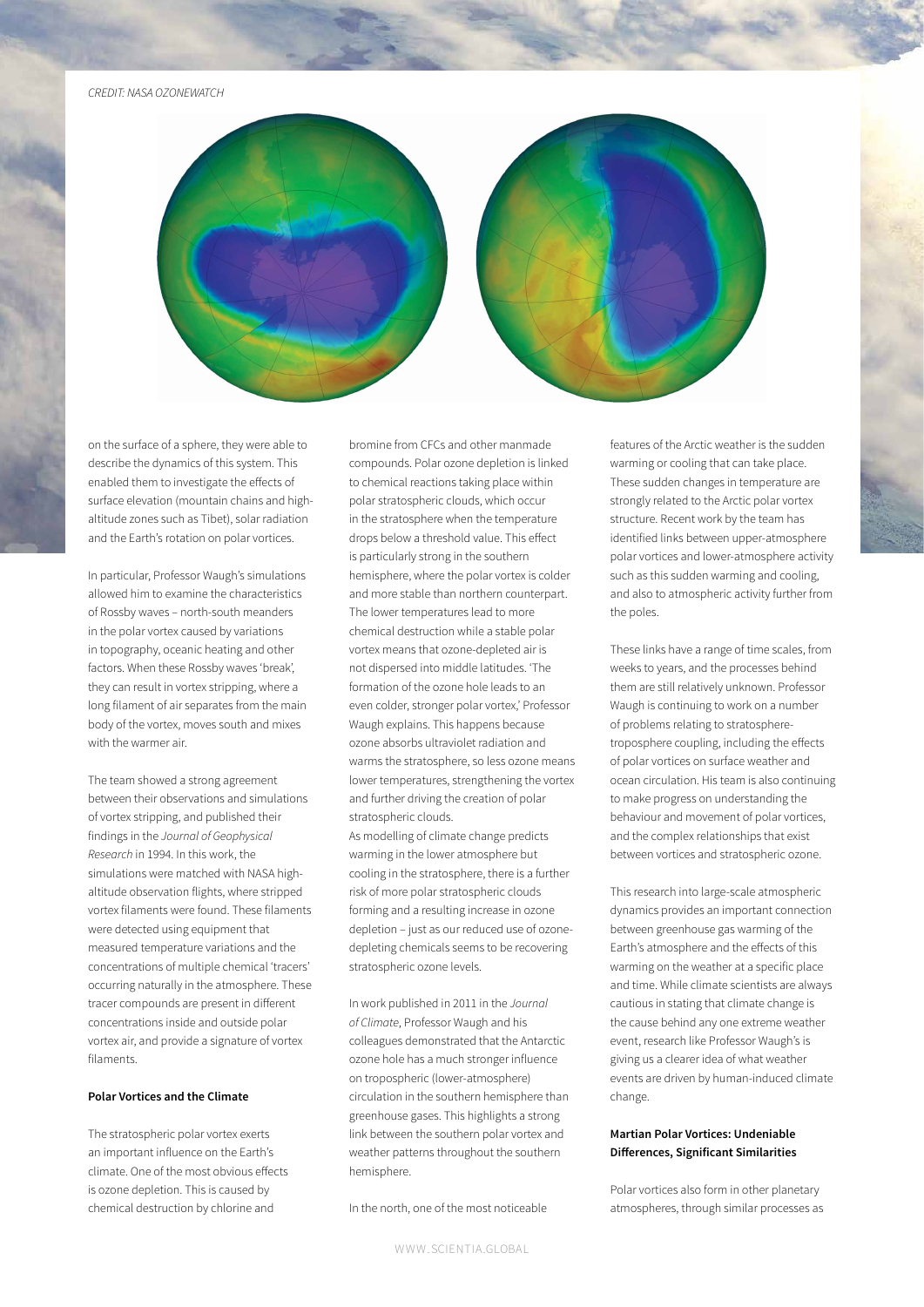

those on Earth. Professor Waugh and his colleagues have studied their formation in the winter hemisphere of Mars, where instead of an increase in the potential vorticity (PV) towards the pole as is seen on Earth, the maximum PV values are seen in a ring around the pole. In 2016, the team published an article in the *Journal of Geophysical Research* detailing similarities between the Martian polar vortex and the Earth's tropospheric polar vortex, which forms an approximate annulus shape.

Professor Waugh and his team set out to thoroughly investigate the reasons behind this diferently-shaped polar vortex on Mars. Using a simulation of the Martian atmosphere, they showed a connection with the existence of the Martian CO2 polar icecaps. These icecaps form when the temperature drops suficiently for carbon dioxide to condense out of the air and form a solid. When a substance freezes, it releases what's known as the latent energy of condensation. This energy is given out because the molecules have transformed into a more stable configuration, thus releasing much of their kinetic energy. In the case of Mars' atmosphere, where approximately one-quarter of the

atmosphere freezes out during the winter, this is suficient to weaken the potential vorticity directly over the pole, resulting in maximum PV values in an annulus surrounding the pole but not directly over it.

Even with the presence of a CO2 polar icecap to explain the formation of an annular polar vortex, this feature should not persist due to natural instabilities. However, Professor Waugh's team has shown that a combination of the relatively flat topography and the rapidly-cooling Martian atmosphere explains the relative stability of the Martian polar vortex. This work is to be published in the *Journal of Atmospheric Science* in 2017.

#### **Looking Deeper into the Vortex**

The team's future plans include investigating the efects of polar vortices on the Earth's weather systems and on extreme weather events. He also intends to investigate Martian polar vortices and the ways in which trace atmospheric components such as dust and water vapour are transported into and out of that planet's distinctive polar vortex system.

They also plan to look at polar vortices on Titan, one of Saturn's moons. 'There are polar



vortices in Titan's stratosphere, and there are questions – similar to those for Earth and Mars – regarding the structure and seasonal evolution of these vortices and their impact on trace gases,' Professor Waugh explains. The formation, structure and behaviour of Titan's vortices under conditions very diferent to those on Earth may reveal new insights into fundamental vortex processes.